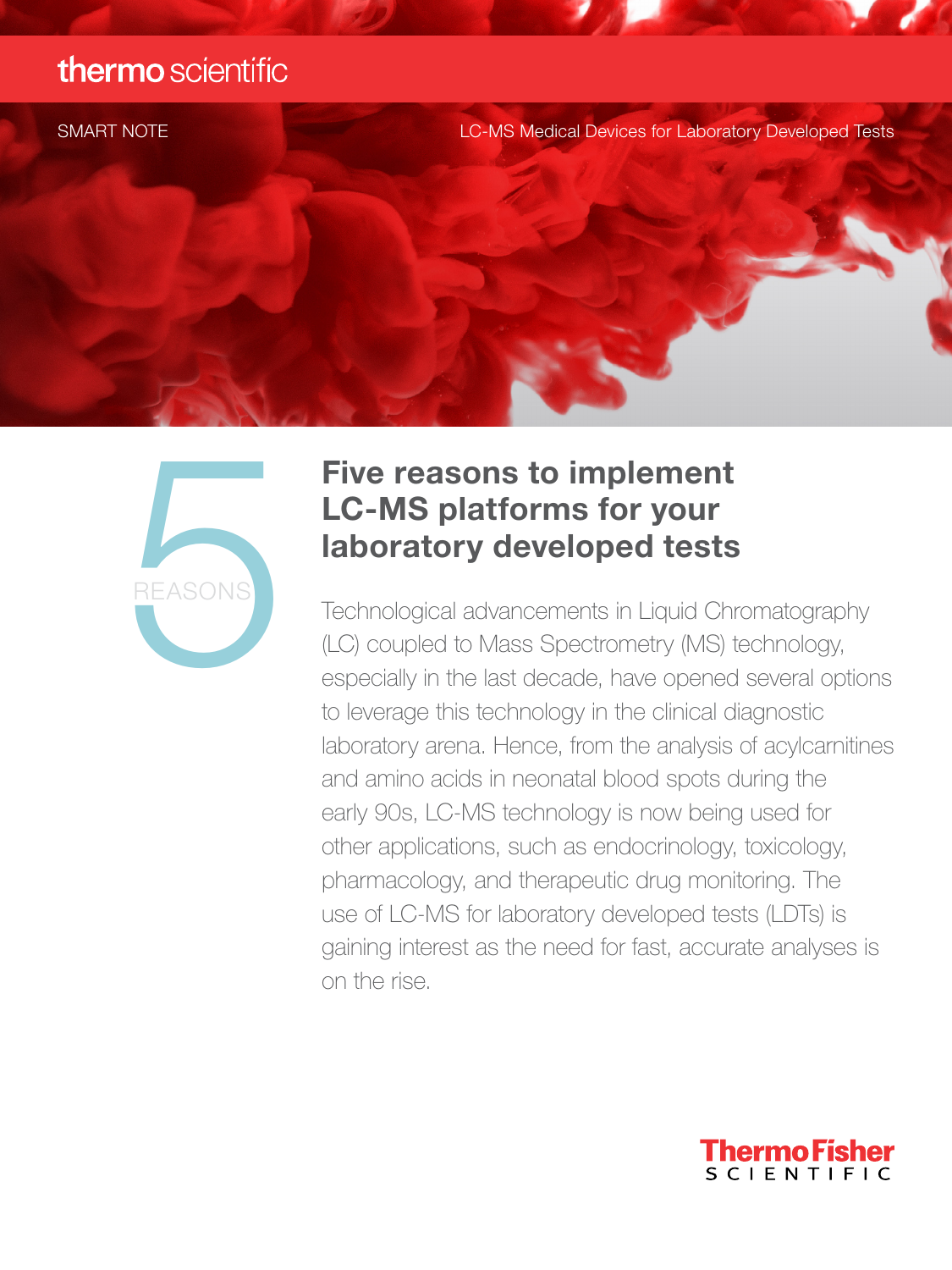### LC-MS for lab developed tests

LC-MS offers several benefits over traditionally used technologies. However, most clinical diagnostic laboratories that are using LC-MS in today's world face some daunting challenges from development, optimization, and implementation of methods to meet the daily requirements of their routine assays to achieving their scientific and business goals. Clinical diagnostic laboratories have very few options when it comes to instruments that are in vitro diagnostic (IVD) compliant and can be used for development and optimization of LDTs.

If an LC offered enough separation capability, it might lack the desired speed or throughput. Similarly, if a certain MS offered enough robustness, it might not deliver the desired sensitivity for every analyte.

In addition, the lack of comprehensive software for method development to report generation, and lack of connectivity to the preferred laboratory information management system (LIMS) can create some additional challenges. The new portfolio of Class I medical devices<sup>1</sup> from Thermo Fisher Scientific aims to bridge these gaps and enable every clinical diagnostic laboratory to achieve their desired success with their LDTs. A lot can be said about this portfolio, however, its critical features and their benefits are summarized below in five concise points.

### Time to change—five by five!

1. Specificity, selectivity, sensitivity: Compared to traditional immunoassays, LC-MS offers significantly higher specificity and selectivity enabling increased confidence in data accuracy and quantitative efficiency. However, the growing complexities of analytes and matrices demand mass spectrometers to demonstrate i) higher speed (for increased throughput); ii) sufficient sensitivity for everyday routine assays; and iii) enhanced sensitivity for more demanding tests.

 The new portfolio of Class I medical devices offers a choice of triple quadrupole MS with the Thermo Scientific™ TSQ Altis™ MD Series and the Thermo Scientific<sup>™</sup> TSQ Quantis<sup>™</sup> MD Series. While the TSQ Altis MD Series MS addresses critical sensitivity for challenging analytes, the TSQ Quantis MD Series MS enables achievement of sensitivity necessary for everyday routine clinical assays.

- 2. Speed and high throughput capability for increased productivity: The TSQ Altis MD Series and TSQ Quantis MD Series are fast and they offer selected-reaction monitoring (SRM) with up to 30,000 SRMs definable and up to 600 SRMs/sec. With Increased analytical speed and reliability, the Thermo Scientific(TM) Vanquish(TM) UHPLC system is the ideal chromatographic separations system for laboratories where analyte resolution is critical. The small, powerful system meets analytical needs, as well as space and budget limitations with the throughput, speed and sample capacity to boost workflow productivity for laboratory developed tests.
- 3. Comprehensive and flexible platform options: As described above, clinical diagnostic laboratories face critical challenges where they cannot receive the best of all options (for IVD compliant devices) that can help them achieve their desired goals with their LDTs. In other words, lack of options often coerce users to rely upon the traditional technologies, even though they may not achieve the desired quality of data. The new Class I IVD-compliant medical devices portfolio from Thermo Fisher Scientific aims to bridge this gap—by providing laboratories with a comprehensive and flexible choice of platforms suited to sensitivity and productivity needs, powered by a complete software suite enabling confident results and data integrity.

 Software is the conduit that enables communication between the operator and the LC-MS platform. But having to work with multiple programs, can become extremely challenging, especially so, in a regulated environment.

 The new portfolio of Class I medical devices from Thermo Fisher Scientific is powered by the integral Thermo Scientific™ TraceFinder™ LDT software, which provides a seamless approach to robust, reliable, highthroughput quantitation. TraceFinder LDT software does so by automating and accelerating the processes of creating methods, loading samples, generating data, manually reviewing and editing results, and finalizing the data review and reporting process.